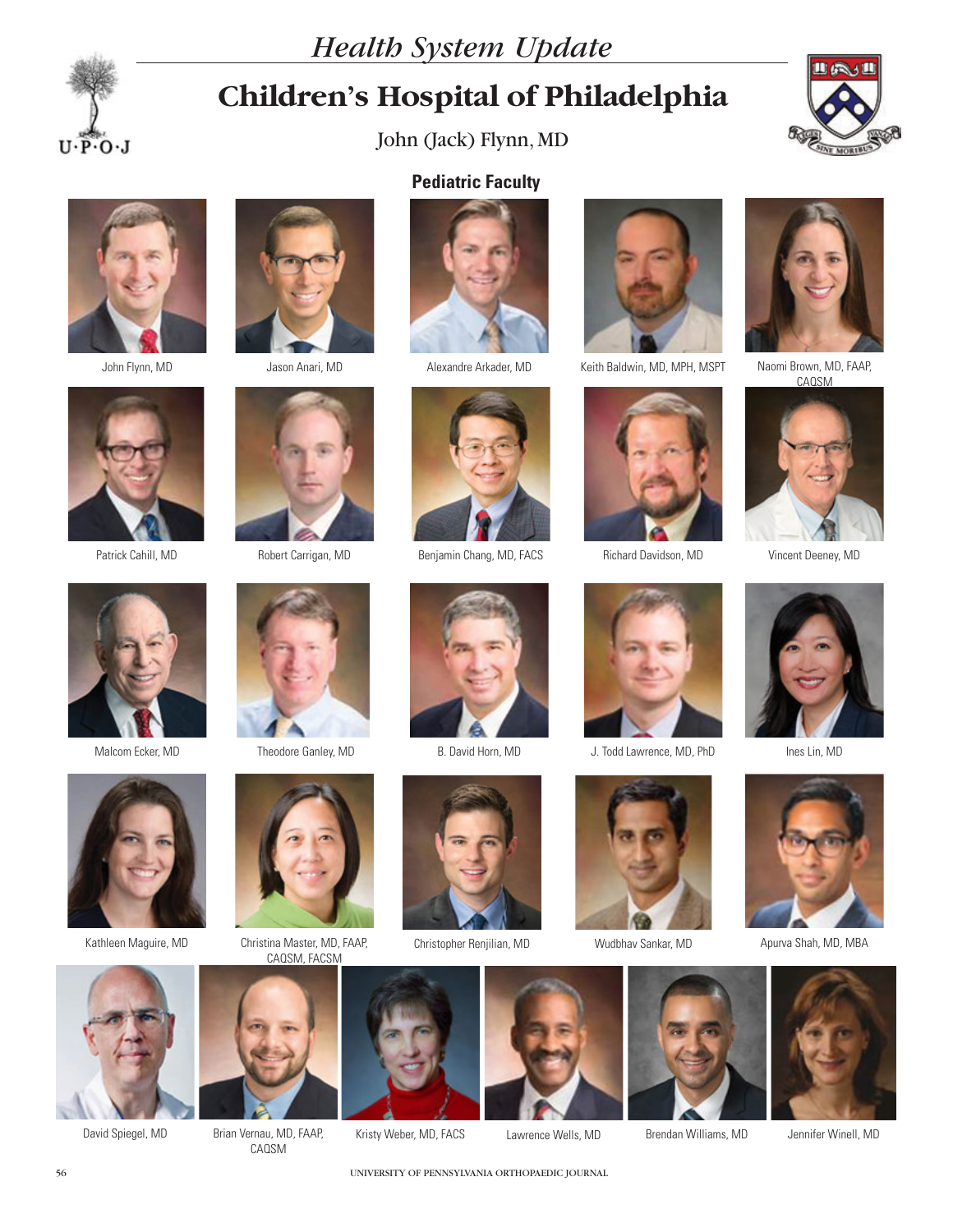## **Introduction**

The Division of Orthopaedic Surgery at the Children's Hospital of Philadelphia (CHOP) had another successful and productive year of significant growth, accomplishment, and innovation. Upholding our mission and vision to provide the most comprehensive pediatric musculoskeletal care in the nation/world, we have continued to expand our clinical, research, and teaching programs despite challenges due to COVID-19 pandemic. Again in 2021, *US News and World Report* ranked CHOP Orthopaedic Surgery 1<sup>st</sup> in the nation in pediatric orthopaedic surgery.

In 2021, CHOP Orthopaedics welcomed a new sports medicine pediatrician to our team, participated virtually and in person at national and international conferences, maintained enrollment of three FDA Phase IIIb investigational drug trials and a feasibility device trial, published more than 200 articles, and obtained significant extramural funding from major funding agencies such as National Institutes of Health (NIH), Department of Defense (DoD), and National Science Foundation (NSF).

# **Clinical Program**

Our Orthopaedic faculty continues to expand and is currently comprised of thirty members: eighteen specially trained pediatric orthopaedic surgeons (including three transition-to-adult care faculty), four non-operative physicians, six sports medicine-trained pediatricians, and two collaborating plastic surgeons. In March 2022, we welcome Dr. Chrissy Goodbody (Figure Figure 1. Chrissy 1), who will join us as an Attending Goodbody, MD Surgeon in pediatric limb deformity, foot/ankle and neuromuscular disorders. She completed her medical degree at the University of Pennsylvania, her residency at the Hospital of Special Surgery, her Pediatric Orthopaedic Fellowship at CHOP, then a subspecialty fellowship at the Baltimore Limb Deformity Center. Our division also welcomed faculty member, Dr.





Edward Re (Figure 2). He earned his **Figure 2.** Edward Re, MD medical degree at Brown University

in Providence, Rhode Island. Dr. Re completed an internship in Emergency Medicine at the Hospital of the University of Pennsylvania before joining CHOP as a pediatric resident, then a primary care sports medicine fellow. He joins our program as a new sports medicine pediatrician.

## **Education Program**

CHOP Orthopaedics currently funds four one-year clinical fellowships. The 2021-2022 clinical fellows are Brett Lullo, MD (Figure 3); Joseph Yellin, MD (Figure 4); Raghav Badrinath, MD (Figure 5); and Alex Gornitzky, MD (Figure 6). The 2020-21 research fellow was Dr. Soroush Baghdadi, MD from Iran (Figure 7). While at CHOP, Dr. Baghdadi focused his research efforts on basic science projects related to cartilage regeneration and clinical research focused on pediatric trauma, neuromuscular conditions, and sports injuries. We are excited to have Dr. Baghdadi join our team as a clinical fellow in August 2022.







**Figure 3.** Brett Lullo, MD **Figure 4.** Joseph Yellin, **Figure 5.** R a g h a v MD Badrinath, MD





Figure 6. Alex Gornitzky, Figure 7. Soroush MD Baghdadi, MD

To celebrate the graduation of the 2020-2021 clinical fellows, the Division hosted the Nicholson Visiting Professor Program and Fellows Graduation & Reunion in June 2021. This year's Visiting Professor was Dr. Steve Frick, Professor of Orthopaedic Surgery and Vice Chairman—Education at Stanford University School of Medicine Department of Orthopaedic Surgery, and Chief of Pediatric Orthopaedics at Stanford Children's Health. He is a nationally recognized expert in clubfoot and foot/ankle disorders, trauma, osteogenesis imperfecta, hip dysplasia, growth, leadership, professionalism, and graduate medical education.

The 2021 Drummond Rising Star Visiting Professor was Ben Shore, MD, MPH. Dr. Shore is an Associate Professor of Orthopaedic Surgery at Harvard Medical School and Boston Children's Hospital. He serves as the Director of the Orthopaedic Fellowship Program at Boston Children's Hospital and Co-Director of the Cerebral Palsy and Spasticity Center. He gave excellent talks on hip surveillance in cerebral palsy, Legg-Calve-Perthes disease, and all things related to trauma. The Division also continued to host visiting scholars to provide them with an opportunity to observe clinical care of pediatric patients in a high volume, academic setting.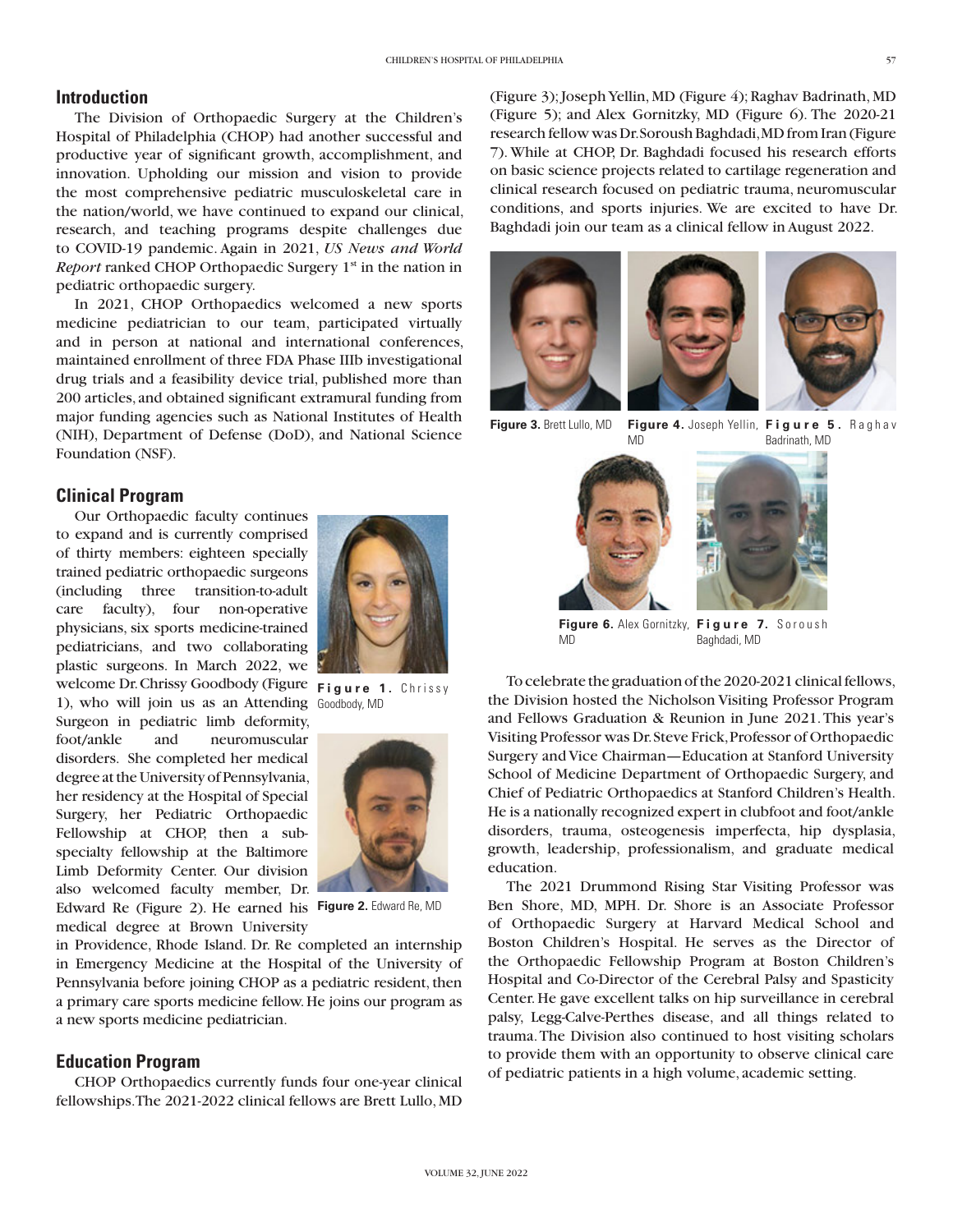## **Research Program**

#### *Basic Science and Translational Research*

This past year, our basic and translational medicine researchers led by Maurizio Pacifici, Ph.D. have made impressive progress and generated novel, exciting, and far-reaching insights on key aspects of skeletal biology and growth and pediatric musculoskeletal pathologies. Our pediatric musculoskeletal research lab continues to solidify its standing with research work from Dr. Fanxin Long and Dr. Veronique Lefebvre. Our faculty members and their associates, including postdoctoral fellows, visiting scientists and research technicians, continued to tackle and fulfill the goals of several current NIH R01 grants and one Department of Defense (DOD) grant. They focused on pediatric pathologies including Multiple Hereditary Exostoses (MHE), Fibrodysplasia Ossificans Progressiva (FOP), Temporomandibular Joint dysfunction, Lamb-Shaffer syndrome, Hjadu-Cheney syndrome, and spondyloarthritis. The research program is currently supported by 14 RO1 grants from the National Institutes of Health and generous donations from private foundations.

## *Center for Thoracic Insufficiency Syndrome (CTIS) Frontier Translational Research Program*

Through funding from the Frontier Program, the Division's Center for Thoracic Insufficiency Syndrome (CTIS) continued developing innovative projects in translational research. The CTIS program strives to develop novel imaging techniques, construct new metrics for clinical outcomes, and establish reliable evidence to support innovative surgical strategies and devices through its research. These efforts are made possible by the collaboration of a multidisciplinary team of specialists from clinical research, image processing, informatics, and basic sciences/biomechanics. Currently, the CTIS Basic Science Lab is developing an animal model of TIS that will provide a platform for testing novel devices. The animal surgeries and biomechanics testing will be performed at Penn Vet's New Bolton Center. In addition, the CTIS team in collaboration with Medical Image Processing Group were awarded a NIH R01 grant to develop novel dynamic functional metrics for TIS patients by establishing a comprehensive normative database of dMRI images and anatomic and functional models and metrics, and to translate these to develop biomarkers of TIS and of its corrective-surgery outcomes.

With the generous philanthropic support, Dr. Campbell's legacy was strengthened with the establishment of *Wyss/ Campbell Center for Thoracic Insufficiency Syndrome*, enabling CHOP to discover countless more breakthroughs in research and care for TIS children.

#### *Genetic Research*

CHOP Orthopaedics continues to work in collaboration with the Center for Applied Genomics (CAG), led by Dr. Hakon Hakonarson and Dr. Struan Grant, to compile a registry of DNA and RNA samples. These samples are obtained from

patients and families with a variety of orthopaedic conditions including adolescent idiopathic scoliosis (AIS), osteochondritis dissecans (OCD) of the knee, Tibial Spine fractures (TSF) and multiple hereditary exostoses (MHE). The team is investigating further genetic characterizations of the EXT1/EXT2 mutations harbored by each exostosis and identify second hit(s) across exostoses from the same patient. This pilot project represents the first biomedical research focused on MHE and will provide novel and broadly relevant information. The goal is to translate the findings to prognostic tools based on the severity of the disease and to identify therapeutic means to counter the effects of EXT1/EXT2 plus "second hit" mutations.

#### *Clinical Research*

The Division of Orthopaedic Surgery is currently conducting more than 236 IRB-approved clinical research projects. This includes more than 100 prospective and observational studies. CHOP Ortho faculty are also members of a number of multicenter study groups, including the Harms Study Group (HSG), the Pediatric Spine Study Group (PSSG), Research in Osteochondritis Dissecans of the Knee (ROCK), SCFE Longitudinal International Prospective Registry (SLIP), Tibial Spine Prospective Cohort (TSF-PC), The Fox Pediatric Spinal Deformity Study (Fox PSDS), Pediatric ACL: Understanding Treatment Operations (PLUTO), Medial Epicondyle Outcomes Multicenter (MEMO) study and International Hip Dysplasia Institute (IHDI), Children's Orthopedic Trauma and Infection Consortium for Evidence based Studies (CORTICES), Congenital Upper Limb Differences Registry (CoULD), Research in Osteochondritis of the Elbow (ROCKET), Sports Cohort Outcomes Registry (SCORE), and International Perthes Study Group (IPSG). Investigators within the division have been awarded funding from both internal and external sources to conduct these studies. In 2021, the Division published over 226 articles in major orthopaedic journals, including *JAMA, JBJS, Lancet, JPO*, and *CORR*. Members across our division presented more than 140 presentations at international and national conferences last year alone.

Our Benjamin Fox Research Fellowship for medical students between 3<sup>rd</sup> and 4<sup>th</sup> years welcomed Patrick England (Washington University School of Medicine in St. Louis.), Sara Kiani (Icahn School of Medicine at Mount Sinai) and Nathan Houlihan (Sidney Kimmel Medical College at Thomas Jefferson University) (Figure 8-10).





**Figure 8.** Patrick England **Figure 9.** Sara Kiani **Figure 10.** Nathan

Houlihan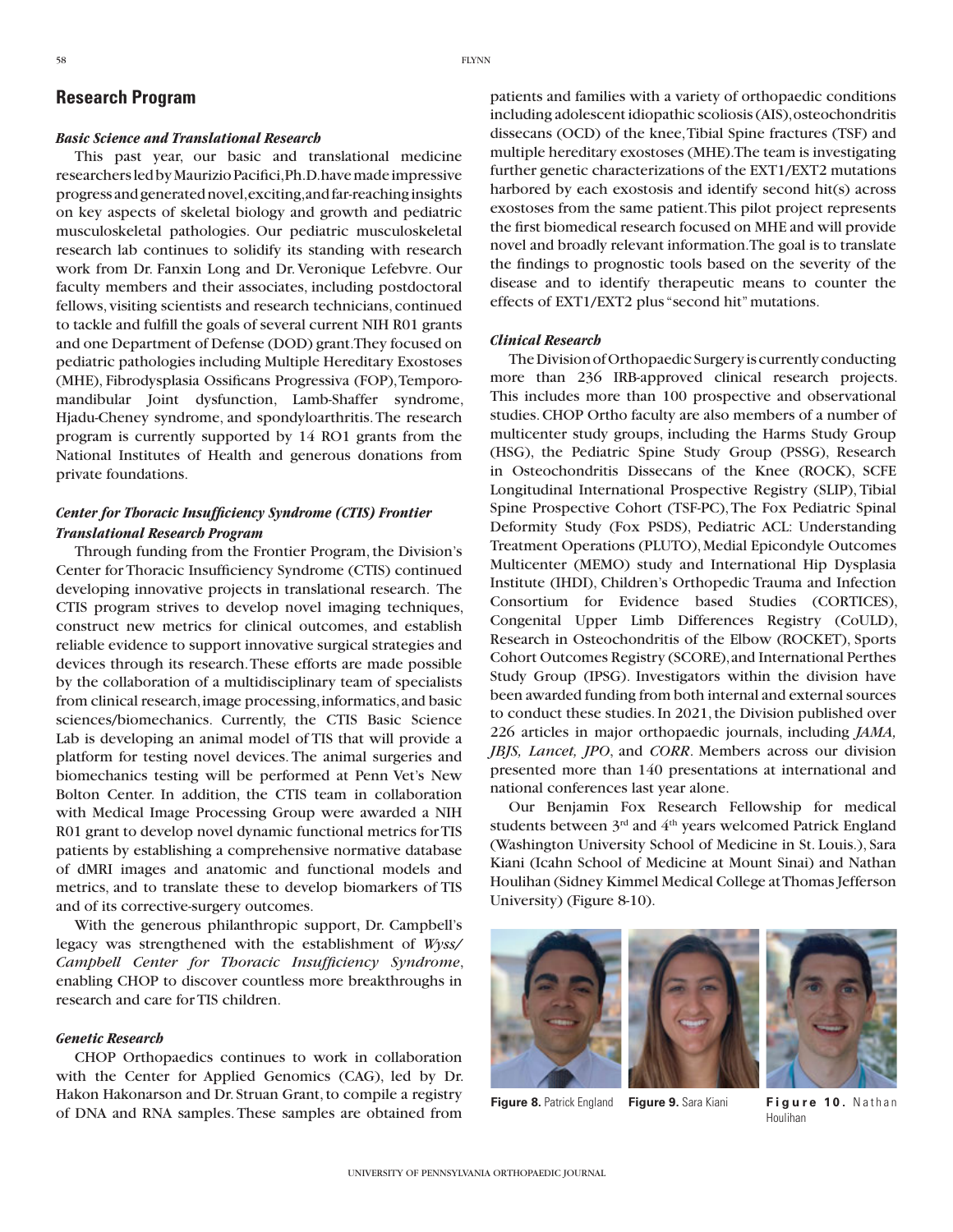### **Recognition and Achievements**

Our faculty have assumed several leadership roles within the pediatric orthopaedic community over the past year.

Jason Anari, MD served as international faculty member at the Salzburg Medical Seminar in Pediatric Orthopedics in Salzburg, Austria. Dr. Anari also received a new grant as PI from Pediatric Orthopaedics Society of North America (POSNA) titled, "*Managing failure to lengthen in MCGR: Best practice guidelines"*.

Alexandre Arkader, MD was the Vice Chair for the Pediatric Orthopaedic Society of North America (POSNA) Educational Course Committee. He also serves as sub-committee chair for Global Courses. Dr. Arkader continues to serve as a reviewer for *Journal of American Academy of Orthopaedic Surgeons, Journal of Bone and Joint Surgery Essential Surgical Techniques, BMC Musculoskeletal Disorders, Journal of Pediatric Orthopaedics B and Journal of Children's Orthopaedics*. He continues to serve as Co-PI on RSNA Research & Education Foundation Seed Grant titled "*Osteosarcoma Imaging with UTE MRI: Validation and Optimization with CT and Histopathology Correlation*." Dr. Arkader is an active member of CORTICES study group.

Keith Baldwin, MD, MSPT, MPH is the Associate Director of Orthopaedic Trauma in the Division of Orthopedic Surgery. He currently serves as a reviewer for several journals including the *BMC Medical Education, BMC Musculoskeletal Disorders, BMJ Open, Journal of Pediatric Orthopaedics, Annals of Internal Medicine, Journal of Bone and Joint Surgery*— *American*, and the *American Academy of Pediatrics*. He also serves as an associate editor for *Journal of Orthopedic Trauma* and an editorial board member of the *American Journal of Orthopedics, Current Orthopaedic Practice* and *World Journal of Orthopedics*. Dr. Baldwin is an active member of CORTICES Study Group and CORTICES Research Committee. He also received the prestigious *Standard Research Grant* from Scoliosis Research Society.

Patrick Cahill, MD started his term as Board of Director for Pediatric Cervical Spine Study Group. He serves as Chair for Health Policy Committee and member of Governance Council at Scoliosis Research Society. He is also a member of POSNA's Quality, Safety, Value Initiative Committee. He continues to serve as an Associate Editor for *Spine Deformity Journal* and as a reviewer for the *Journal of Bone and Joint Surgery – American* and the Thrasher Research Fund. Dr. Cahill is an active member in the Harms Study Group, Pediatric Spine Study Group, and Fox Pediatric Spine Deformity study group, which are multi-center groups prospectively researching care improvements for complex pediatric spine deformities. Dr. Cahill received a new grant as co-PI from Scoliosis Research Society titled, "*New Strategies for Pulmonary Assessment in Spinal and Chest Wall Deformity*". He is the Director for *Wyss/Campbell Center for Thoracic Insufficiency Syndrome*.

Robert Carrigan, MD continues to serve on the ASSH Fellows Conference Committee, AAOS Appropriate Use Committee, and POSNA Resident Newsletter Committee. He also serves as a reviewer for *Journal of Hand Surgery* and

#### *Clinical Orthopaedics and Related Research.*

Richard Davidson, MD has continued to serve as an associate editor for Foot & Ankle, International. He also serves as a reviewer for *Clinical Orthopedics and Related Research* and *Advances in Orthopaedic Society*.

B. David Horn, MD continues to serve as a reviewer for journals, such as *Clinical Orthopaedics and Related Research (CORR), Pediatric Emergency Medicine, and Pediatrics*.

Jack Flynn, MD, Chief of the Division of Orthopaedics, completed his term as the Vice President of the American Board of Orthopaedic Surgery and began serving as President of the Pediatric Spine Study Group/Pediatric Spine Foundation. He also was selected to serve on the JBJS Board of Trustees. Dr. Flynn is a co-editor of *Lovell and Winter's Pediatric Orthopaedics, Rockwood's Fractures in Children, Operative Techniques in Pediatric Orthopaedics*. Dr Flynn serves on the Editorial Board of *Journal of Spinal Deformity*. He is a site leader for *Hospital-Based Cluster Stratified Randomization Control Trial* where 21 national sites are participating to compare 6-week lengthening interval compared to a 16 week lengthening interval on spinal growth in EOS patients undergoing treatment via Magnetically Controlled Growing Rods.

Theodore Ganley, MD is the Sports Medicine Director at CHOP was the second VP of the Pediatric Research in Sports Medicine (PRISM) group, co-founder and executive board member as well as President for the Research in Osteochondritis Dissecans of the Knee (ROCK) group, executive committee member for the American Academy of Pediatrics, advisory board member for the International Pediatric Orthopaedic Symposium, and program chair for the Philadelphia Orthopaedic Society. Along with his leadership roles, he continues to be actively involved in biomechanical studies utilizing cadaver specimens in collaboration with the *Biedermann Lab for Orthopaedic Research* and *Human Motion Lab*. He is leading a nationwide initiative on Tibial Spine prospective study group with 14 sites currently participating and it was funded by *Arthur H. Huene Memorial Award* from POSNA. Additionally, he is the site leader for the FDA clinical trial for studying the efficacy and safety of autologous cultured chondrocytes on porcine collagen membrane (MACI). Dr. Ganley also serves as the site PI for recently NIH funded grant "*IMPACCT: Infrastructure for Musculoskeletal Pediatric Acute Care Clinical Trials*".

John Todd Lawrence, MD, PhD continued his collaborative work with Dr. Leo Han at Drexel University. Funded by the National Science Foundation, the project focused on conducting in vitro studies for a novel cartilage repair strategy. Dr. Lawrence is an active member of sports medicine multicenter research groups such as PLUTO and he leads a 12 site study group MEMO, which is the largest group studying medial epicondyle fractures and injuries. He continues to serve as a reviewer for the *American Journal of Sports Medicine (AJSM)* and *Journal of Shoulder and Elbow Surgery (JSES)*. Dr. Lawrence continues to serve as a co-PI from NIH titled "*A Low-Cost, Collaborative Tool for the Tracking of Youth Activities to Reduce Risk of Physical Injury*" and site Co-PI